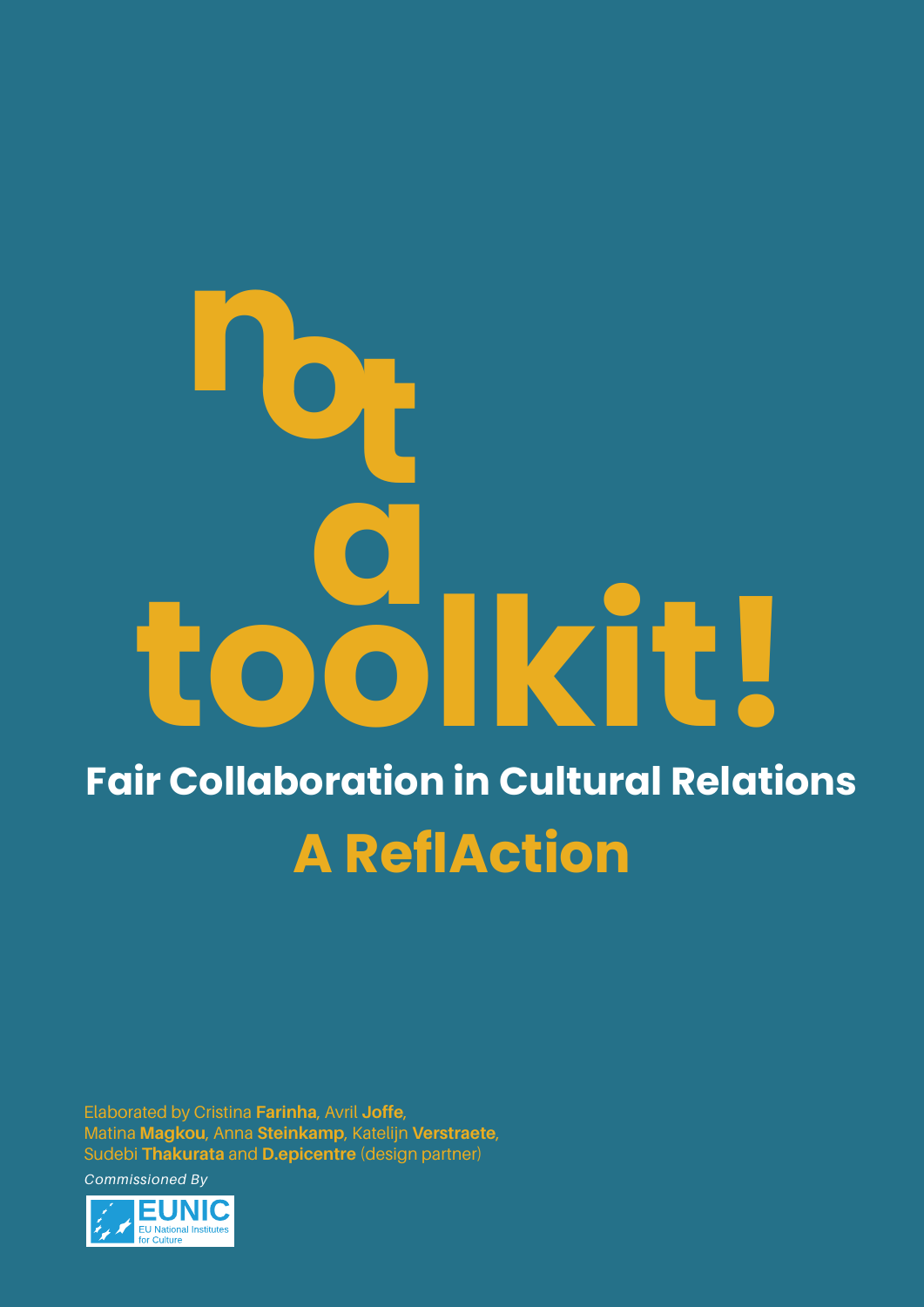

Use of material in this publication

For the development of the Fair ReflAction Game we built on the work created by Dorota Ogrodszka, Aniko Racz, Doreen Toutikian and Konrad Gadzina for the Gamified Workshop Toolkit, part of the RESHAPE project and licensed under the *Creative Commons [License Attribution- ShareAlike 4.0](https://creativecommons.org/licenses/by-sa/4.0/)  International (CC BY- SA 4.0)*

All other materials produced for this publication are licensed under the Creative Commons License:

*[Attribution-NonCommercial-ShareAlike](https://creativecommons.org/licenses/by-nc-sa/4.0/) 4.0. International (CC BY-NC-SA 4.0)*. If you use the material produced for *Not a Toolkit! Fair Collaboration in Cultural Relations: A ReflAction* you commit yourself to citing the original title, EUNIC who commissioned this publication as well as the authors.

For more information on the licenses, you can consult the following website: *[creativecommons.org](http://creativecommons.org/)*



*Commissioned By Design Partner Project Management* 

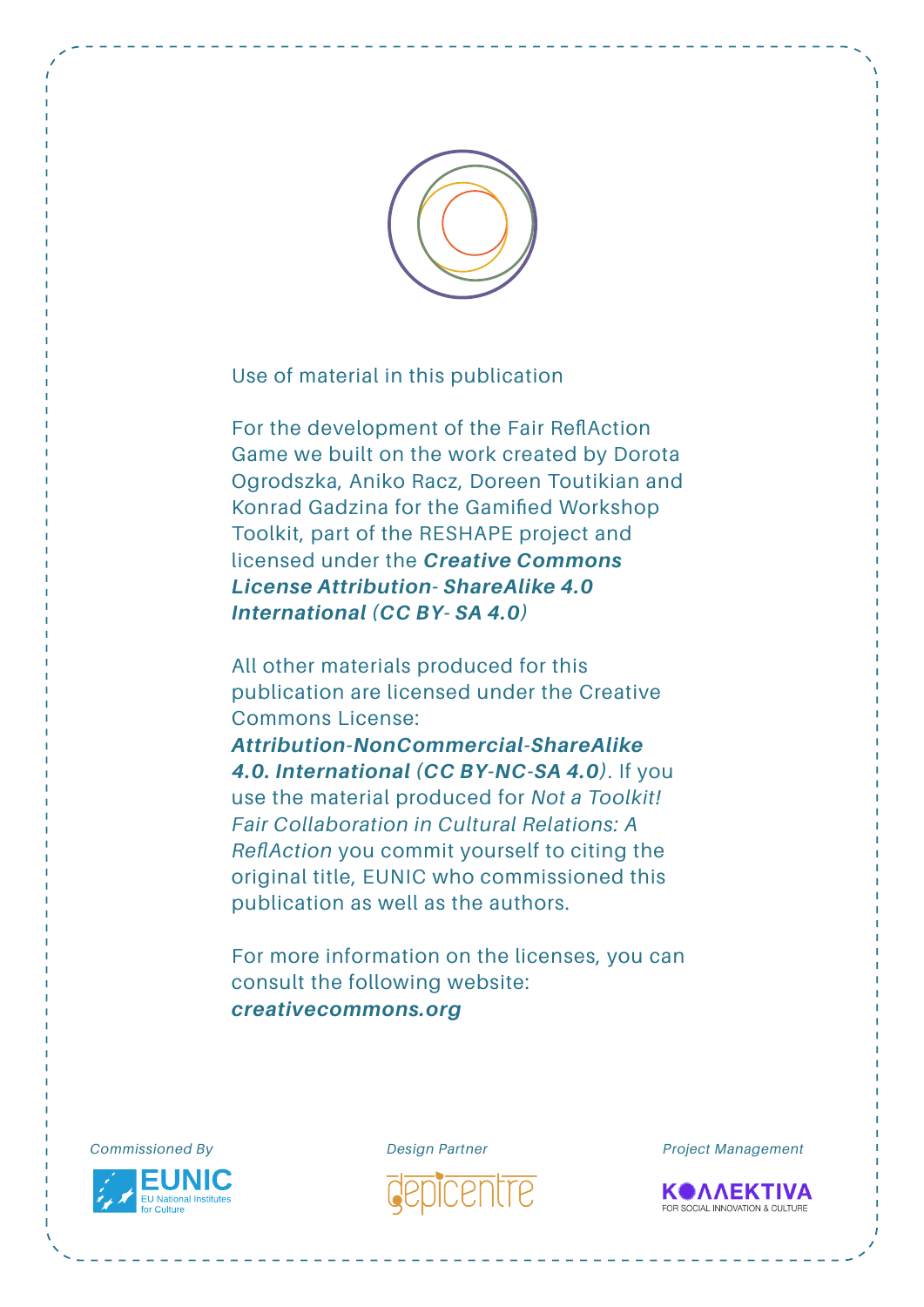## **HOW TO USE NOT A TOOLKIT! FAIR COLLABORATION IN CULTURAL RELATIONS: A REFLACTION**

## **Mapping the Fairness Journey: My/Our ReflAction Journal**

Not a toolkit! Fair Collaboration in Cultural Relations: a reflAction has multiple components, which are embedded on this site, bound together as a series of PDFs in the form of a non-linear multi-part visual reflective journal. These PDFs, which are of A4 size, are versatile in their usage.They have a journal-like feeling, encouraging the users to not just read but to interact with them. Many of the components have spaces to make notes after printing. We encourage you to download the PDFs on your PC, phones or other devices and use a PDF editor to make comments or notes, annotate or highlight. Additionally, there are many resources which are hyperlinked to the PDFs.

Some of the components have downloadable and printable resources, which can be used both in a printed or digital form. The 'Fair ReflAction Game' has cards on Values and Dilemmas, the 'Organisational Wheel of Fairness' has the Wheels, the 'Fairness Checker for Managing Collaboration Projects' has cards for different phases in a project management cycle and a diagram, the 'Critical Glossary' has a digital version of the words in the form of individual image files. The PDFs can be downloaded on different devices and used as they are. They can also be printed on A4 papers through personal and professional printers. The cards need to be printed as A5 size (2 can be printed on an A4 paper). If you want to use the cards in participatory ways, through remote modes, the image files can be downloaded and then uploaded on online collaborative platforms like Miro/ Mural/Google Jamboards. Some examples of this can be found *[here](https://jamboard.google.com/d/1MT0-j22YD0dRUgqkuW5FWNMwa1xsnTOUrBVWQpe9ztY/edit?usp=sharing)*.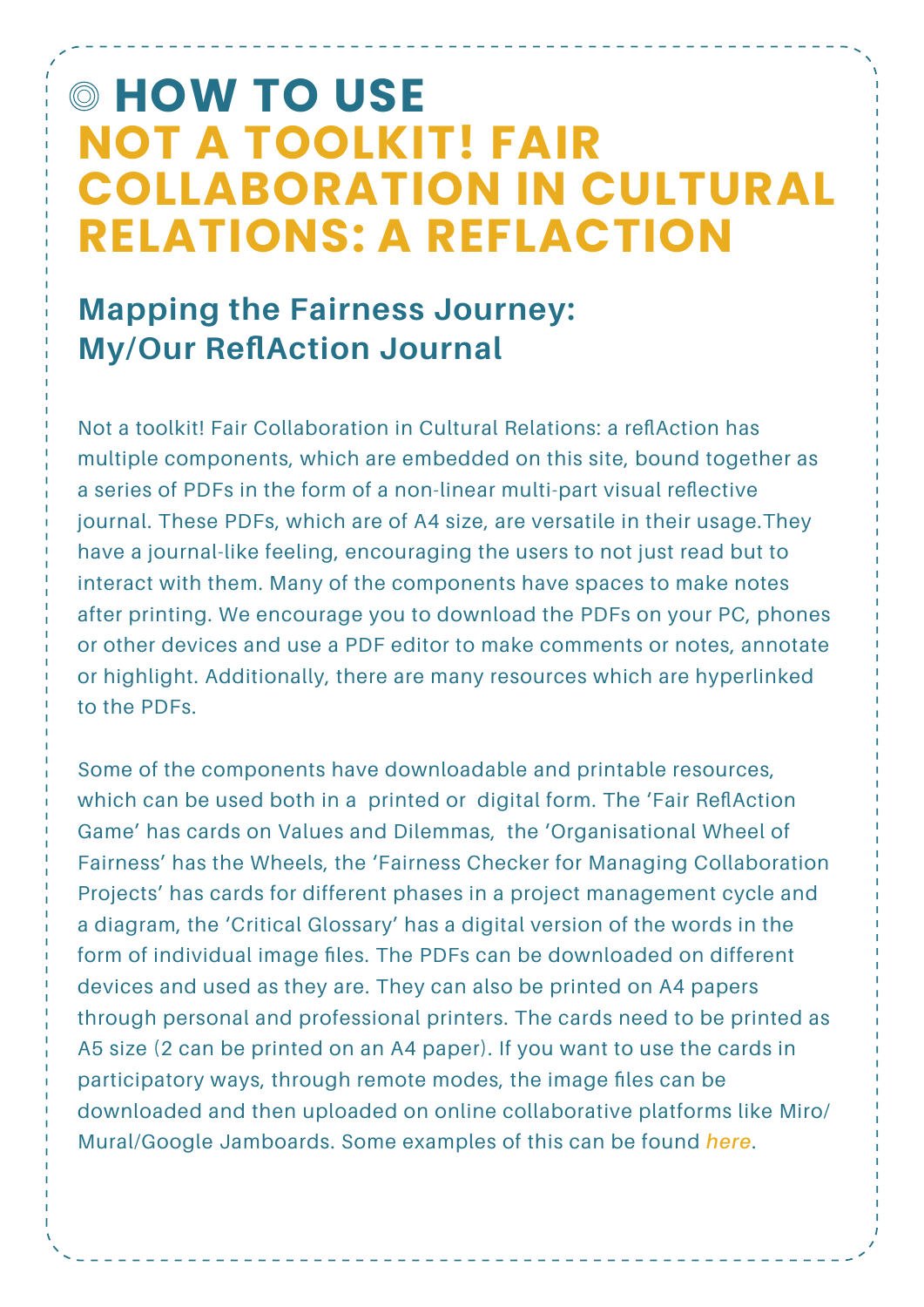There is not a fixed nor a suggested flow on using the components. Each part is connected to all other parts. You can start anywhere and choose any direction to follow. There is also no fixed timeline within which you need to finish using the Not a toolkit!

For example, you can start by reflActing on a word a day within your organisation, by using the 'Critical Glossary'. As you embark upon the word 'Decolonisation', you can choose to explore that further, by reading the 'Ways of Thinking: Decolonisation and Racism', and either choose to come back to the 'Critical Glossary' or you may then plan to use the 'Organisational Wheel of Fairness' to see practically how some of the unpacked concepts look like within the organisational functions. You can then continue on your reflAction journey by further reading 'Ways of Sensing: Intersectionality' or you may choose to engage with the 'Fair ReflAction Game' to explore the values and dilemmas. While playing the game you can choose to read some of the other 'Ways of' and reflAct upon how those are shaped by your own values and how your values shape action. You can instead go to the 'Fairness Checker' and in the light of exploring it, you may want to read more about concepts associated with fair collaborations by reading the other 'Ways of'.

Alternatively, you can start with the 'Organisational Wheel of Fairness' which can lead to the exploration of values through the 'Fair ReflAction Game' or to the 'Fairness Checker' while initiating an unpacking of various related concepts through the usage of the 'Critical Glossary'. You can also immerse in 'Ways of Sensing: Intersectionality' and reflAct upon the 'Organisational Wheel of Fairness' in the light of intersectionality.

The choice is yours, but we encourage you starting the reflAction journey perhaps through the exploration of the 'Fair ReflAction Game' or the 'Critical Glossary' and let that shape your ways of exploring the rest. You can decide to map your fairness journey through a process of reflAction between 2 to 12 months, by deciding on how frequently and in which order you would like to use the reflAction journal.

There are also four illustrations that show concepts like dialogue, inter-dependence, equality-equity and mutuality-reciprocity. Transcending linguistic barriers we encourage you to explore having a conversation within